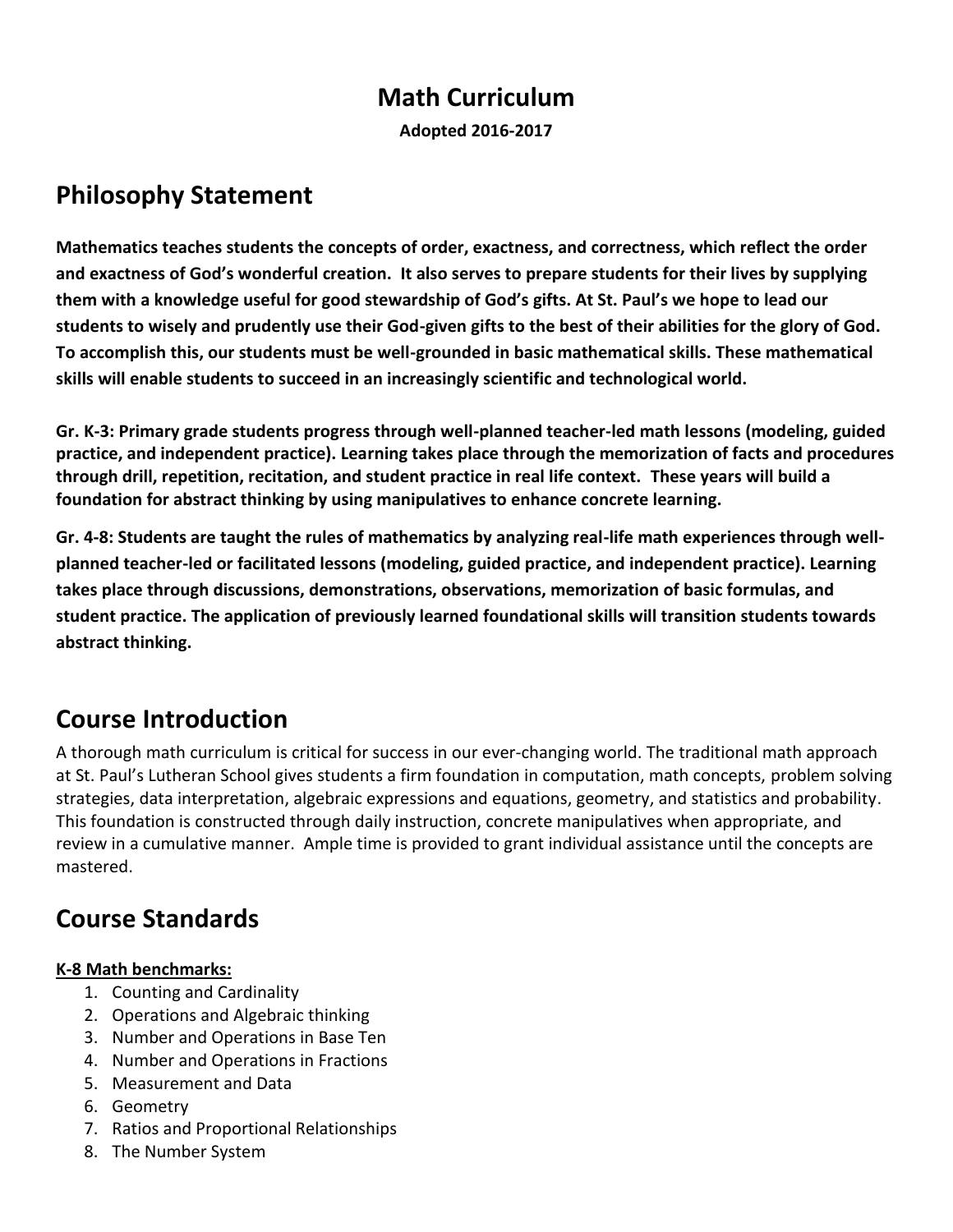- 9. Expressions and Equations
- 10. Statistics and Probability
- 11. Functions

# **Exit Goals for Graduation from St. Paul's**

- 1. Number Sense:
	- a. Understand numbers, ways of representing numbers, relationships among numbers, and number systems.
	- b. Understand meanings of operations and how they relate to one another
	- c. Compute fluently and make reasonable estimates.
- 2. Algebra:
	- a. Understand patterns, relations, and functions.
	- b. Represent and analyze mathematical situations and structures using algebraic symbols.
	- c. Understand and solve expressions and equations including linear equations and systems of linear equations.
	- d. Apply mathematical procedures to binomials and polynomials.
- 3. Geometry:
	- a. Analyze characteristics and properties of two- and three- dimensional geometric shapes and develop mathematical arguments about geometric relationships
	- b. Specify locations and describe spatial relationships using coordinate geometry and other representational systems.
	- c. Apply transformations and use symmetry to analyze mathematical situations.
	- d. Use visualization, spatial reasoning, and geometric modeling to solve problems through the use of geometric formulas
- 3. Measurements:
	- a. Understand measurable attributes of objects and the units, systems, and processes of measurement.
	- b. Apply appropriate techniques, tools, and formulas to determine measurements.
- 4. Data Analysis and Probability
	- a. Formulate questions that can be addressed with data and collect, organize, and display relevant data to answer them.
	- b. Select and use appropriate statistical methods to organize and analyze data.
	- c. Develop and evaluate inferences and predictions that are based on data.
	- d. Understand and apply basic concepts of probability.
- 5. Problem Solving:
	- a. Build new mathematical knowledge through problem solving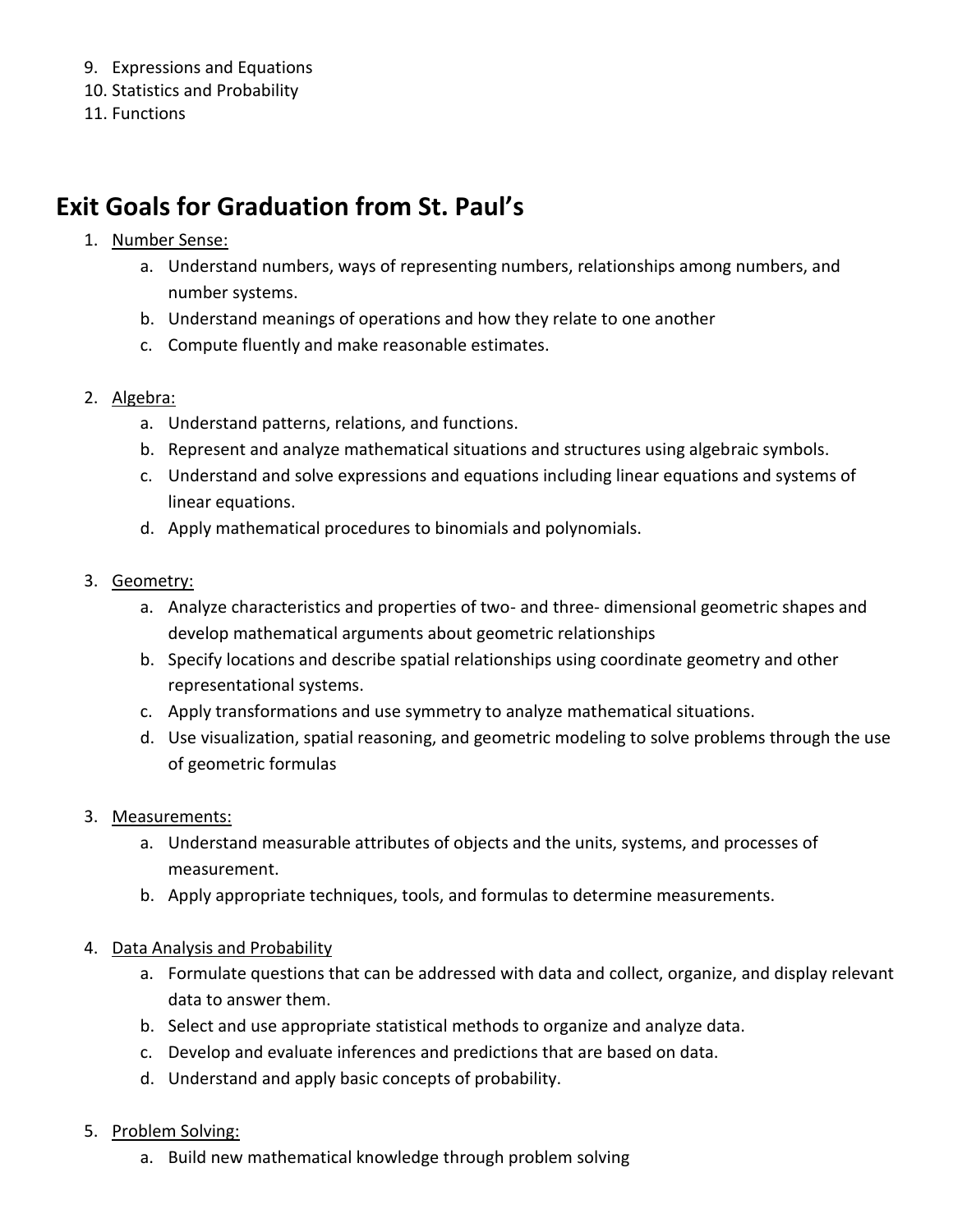- b. Apply and adapt a variety of appropriate strategies to solve problems that arise in mathematics and in other contexts
- c. Monitor and reflect on the process of mathematical problem solving
- 6. Reasoning and Proof:
	- a. Recognize reasoning and proof as fundamental aspects of mathematics
	- b. Make and investigate mathematical conjectures
	- c. Develop and evaluate mathematical arguments and proofs
	- d. Select and use various types of reasoning and methods of proof

## 7. Communication:

- a. Organize and consolidate their mathematical thinking through communication
- b. Communicate their mathematical thinking coherently and clearly to peers, teachers, and others
- a. Analyze and evaluate the mathematical thinking and strategies of others.
- b. Use the language of mathematics to express mathematical ideas precisely.

## 4. Connections:

- a. Recognize and use connections among mathematical ideas
- b. Understand how mathematical ideas interconnect and build on one another to produce a coherent whole.
- c. Recognize and apply mathematics in contexts outside of mathematics.
- 5. Representation
	- a. Create and use representation to organize, record, and communicate mathematical ideas.
	- b. Select, apply, and translate among mathematical representation to solve problems
	- c. Use representations to model and interpret mathematical occurrences

# **Grade Level Measurable Objectives:**

## **Kindergarten Math Measureable Objectives:**

- 1. Counting and cardinality
	- K.1.1 Know number names and the count sequence.
	- K.1.2 Count to tell the number of objects
	- K.1.3 Compare numbers
	- K 1.4 Count with one-to-one correspondence
- 2. Operations and algebraic thinking
	- K.2.1 Understand addition as putting together and adding to, and understand subtraction as taking apart and taking form.
- 3. Number and Operations in Base Ten K.3.1 Work with numbers 11-20 to gain foundations for place value.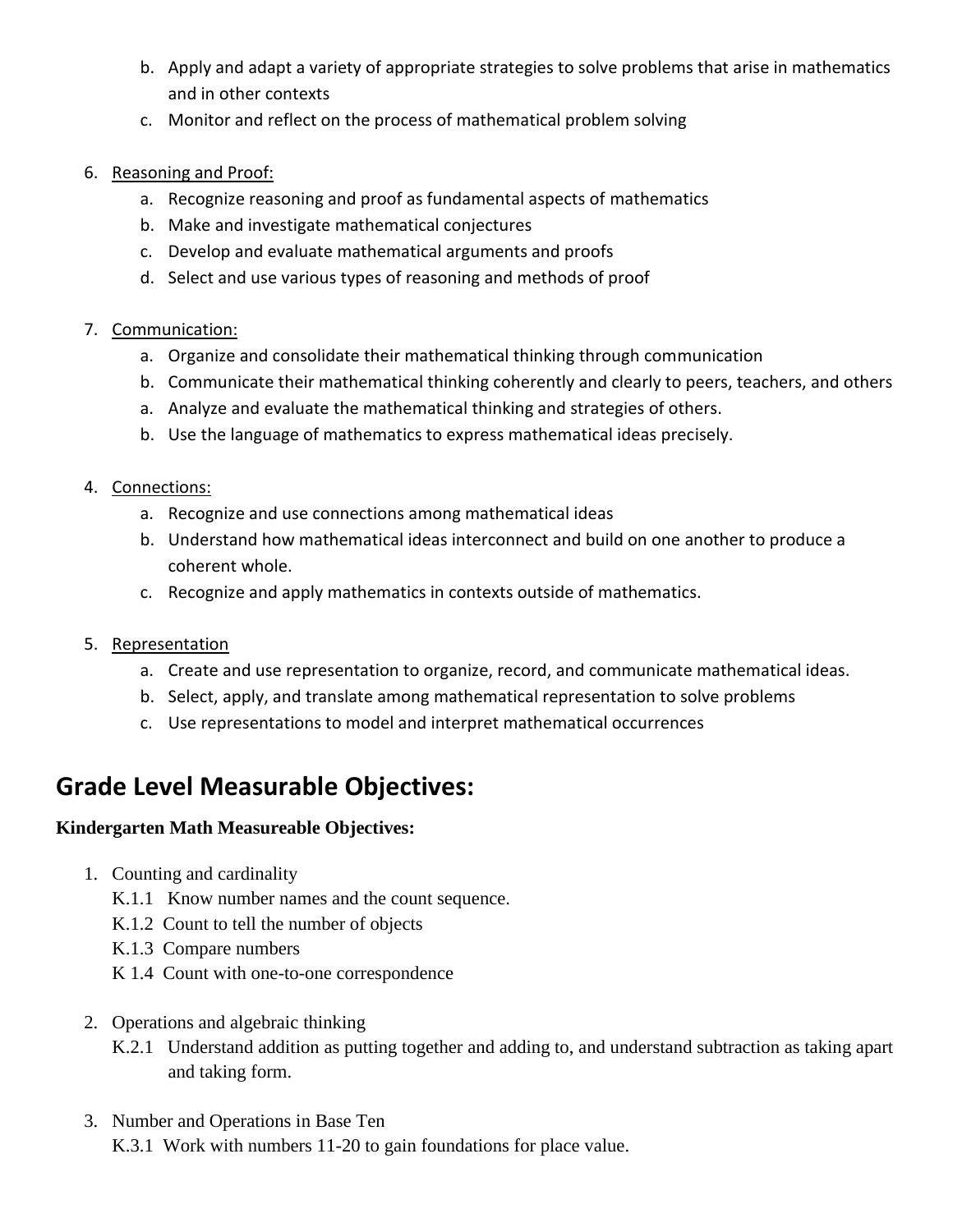- 4. Measurement and Data
	- K.4.1 Describe and compare measurable attributes.
	- K.4.2 Measure and order length using nonstandard units
	- K.4.3 Classify objects and count the number of objects in each category.
	- K.4.4 Use a calendar
	- K 4.5 Analyze and create graphs and tally tables.

### 5. Geometry

- K.5.1 Identify and describe plane and solid shapes (square, circles, triangles, rectangles, cubes, cones, cylinders, pyramids, rectangular prisms, and spheres).
- K.5.2 Analyze, compare, create, and compose shapes.
- K 5.3 Understand and use positional words (above, below, over , under, in front of, behind, inside, outside)
- K 5. 4 Sort and classify by alike, different, color, shape, size, and in more than one way.
- K 5.5 Identify sorting rules.
- K 5.6 Identify symmetrical figures and shapes.

### **First Grade Math Measureable Objectives:**

- 1. Counting and Cardinality
	- 1.1.1 Count to 100
	- 1.1.2 Compare and order numbers to 20
- 2. Operations and Algebraic Thinking
	- 1.2.1 Represent and solve problems involving addition and subtraction.
	- 1.2.2. Add and subtract within 20.
- 3. Number and Operations in Base Ten
	- 1.3.1 Understand place value to tens
	- 1.3.2 Use place value understanding and properties of operations to add and subtract.
	- 1.3.3 Utilize different counting strategies
- 4. Measurement and Data
	- 1.4.1 Work with time and money.
	- 1.4.2 Represent and interpret data.
- 5. Geometry
	- 1.5.1 Identify and describe regular polygons (square, circle, triangle, rectangle, trapezoid, rhombus, hexagon) and solid shapes (sphere, cylinder, cube, pyramid, rectangular prism, cone) and their attributes.
	- 1.5.2 Perform basic transformations
- 6. Numbers and Operations Fractions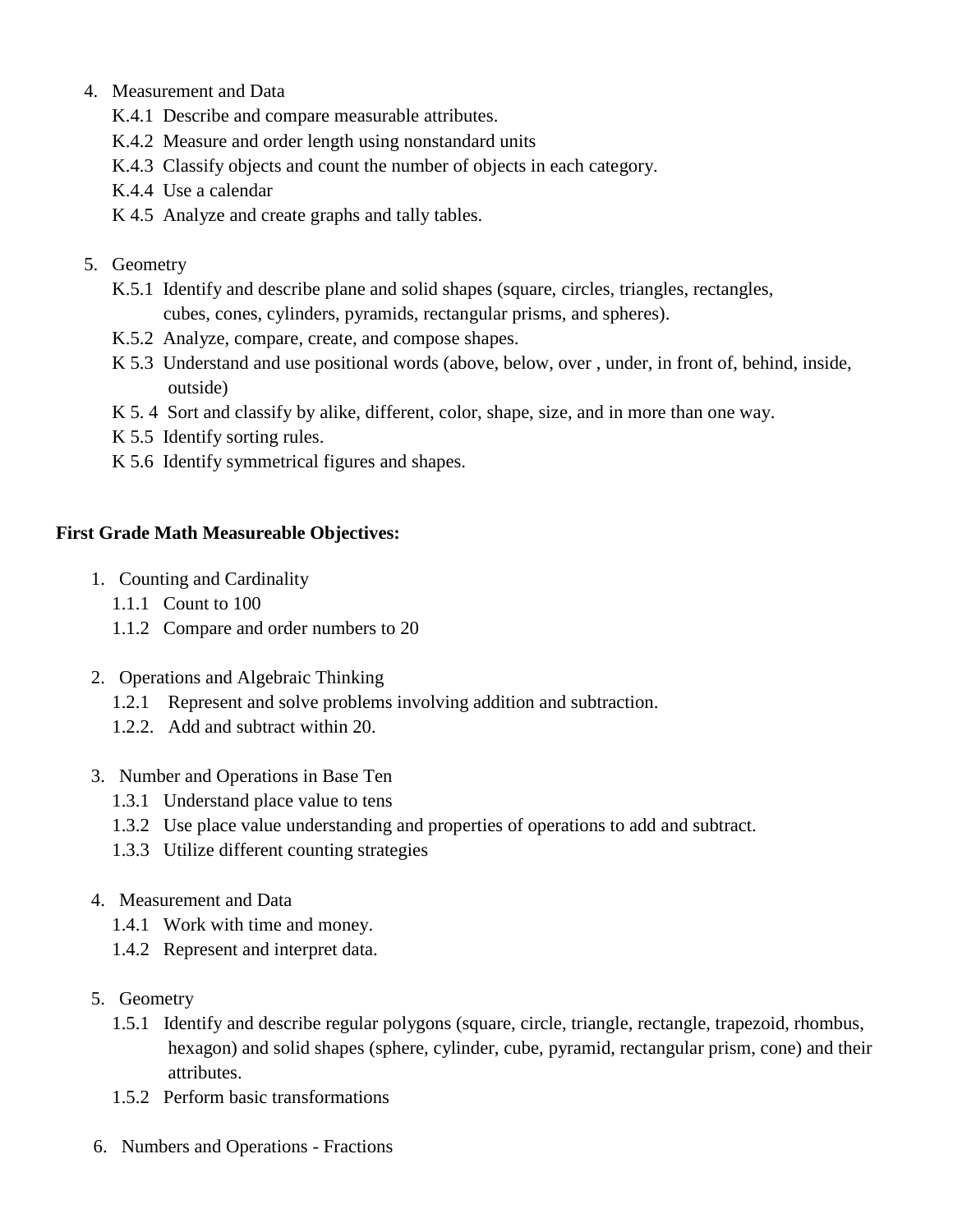## 1.6.1 Understand unit fractions up to  $\frac{1}{4}$

# **Second Grade Math Measureable Objectives:**

- 1. Counting and Cardinality
	- 2.1.1 Count to 1000
	- 2.1.2 Compare and order 3-digit numbers
	- 2.1.3 Use ordinal numbers
- 2. Operations and Algebraic Thinking
	- 2.2.1 Represent and solve problems involving addition and subtraction.
	- 2.2.2 Understand and apply properties of operations and the relationship between addition and subtraction.
	- 2.2.3 Add and subtract within 20.
	- 2.2.4 Work with addition and subtraction equations.
	- 2.2.5 Work with equal groups of objects to gain foundations for multiplication.
- 3. Number and Operations in Base Ten
	- 2.3.1 Understand place value to hundreds.
	- 2.3.2 Use place value understanding and properties of operations to add and subtract 2-digit numbers.
	- 2.3.3 Use different counting estimation strategies.
- 4. Measurement and Data
	- 2.4.1 Measure length, weight, capacity, and temperature using nonstandard, standard, and metric units.
	- 2.4.2 Tell and write time to the nearest hour, half hour, and 5 minutes.
	- 2.4.3 Represent and interpret data using various charts and graphs.
	- 2.4.4 Count money up to \$1.00 and makes change
- 5. Geometry
	- 2.5.1 Identify and describe regular polygons (square, circle, triangle, rectangle, trapezoid, rhombus, hexagon, octagon) and solid shapes (sphere, cylinder, cube, pyramid, rectangular prism, cone) and their attributes.
	- 2.5.2 Identify and apply congruence, symmetry, and transformations
- 6. Numbers and Operations Fractions
	- 2.6.1 Understand and compare fractions up to and equal to 1

# **Third Grade Math Measureable Objectives:**

- 1. Operations and Algebraic Thinking
	- 3.1.1 Work with equal groups of objects to gain foundation of multiplication
	- 3.1.2 Memorize, represent and solve problems involving multiplication and division up to 12
	- 3.1.3 Understand properties of multiplication and the relationship between multiplication and division.
	- 3.1.4 Solve problems involving the four operations, and identify and explain patterns in arithmetic.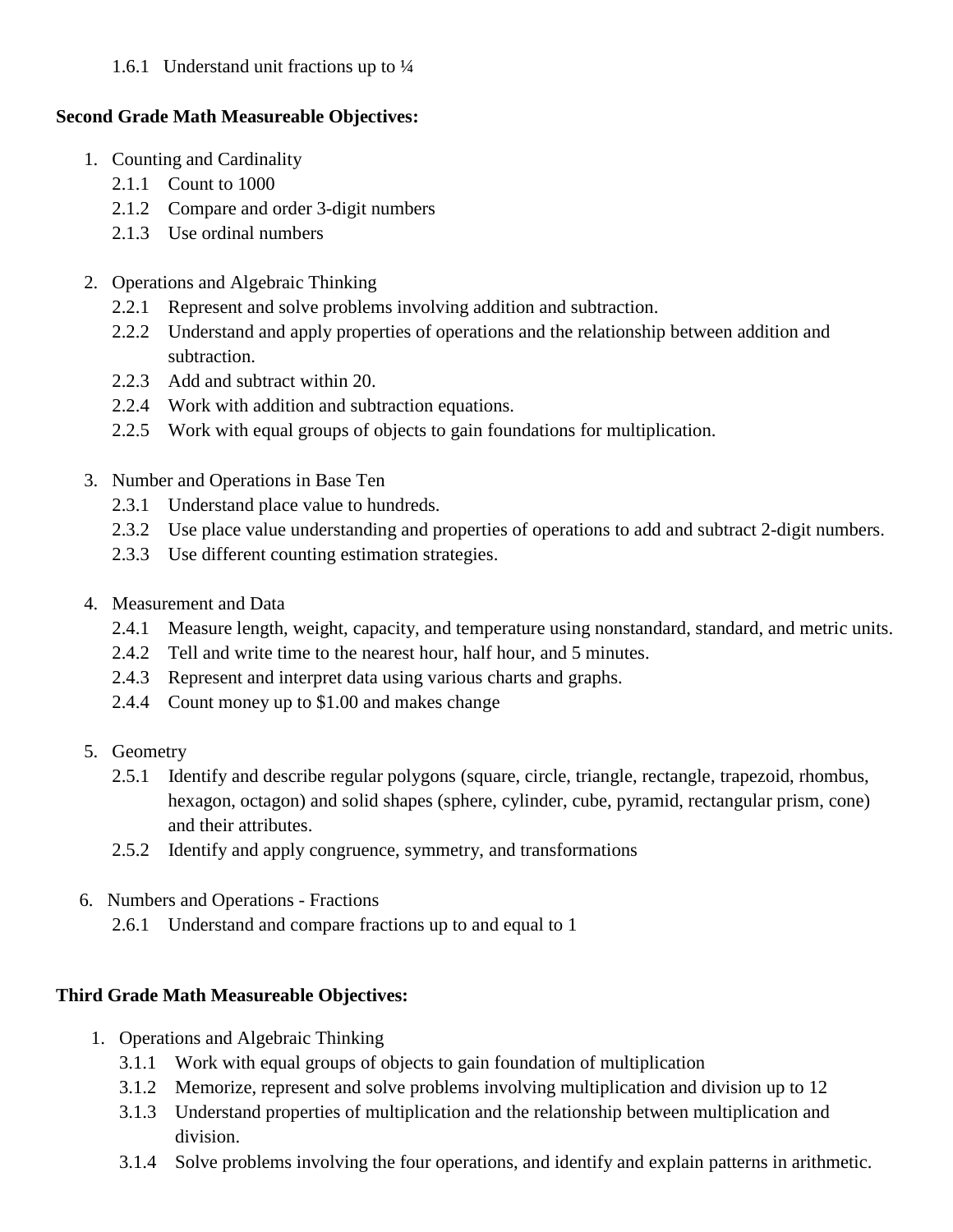- 2. Number and Operations in Base Ten
	- 3.2.1 Learn place value up to the hundred thousands place
	- 3.2.2 Use place value understanding and properties of operations to perform up to four digit arithmetic.
- 3. Number and Operations- Fractions
	- 3.3.1 Develop understanding of fractions and mixed numbers as numbers.
	- 3.3.2 Simplify, add, and subtract fractions with denominators up to 12
- 4. Measurement and Data
	- 3.4.1 Solve problems involving measurement and estimation of intervals of time, liquid volumes, and masses of objects.
	- 3.4.2 Represent and interpret data from different graphs.
	- 3.4.3 Geometric measurement:
		- 3.4.3.1 Understand concepts of area and relate area to multiplication and addition.
		- 3.4.3.2 Find perimeter and area of rectangles
- 5. Geometry

3.5.1 Identify two and three dimensional objects and identify the parts of them like lines, angles, rays, edges, faces, and vertices.

3.5.1.1 Find the relationships between different shapes up to eight sides

3.5.1.2 Identify, describe, and find the relationships among three-dimensional shapes

6. Expressions and Equations

3.6.1 Solve equations using all four operations

7. Statistics and Probability

3.7.1 Use probability terms to answer questions about the likelihood of events

# **Grade 4 Math Measureable Objectives:**

- 1. Operations and Algebraic Thinking
	- 4.1.1 Use the four operations and the order of operations to solve problems
	- 4.1.2 Gain familiarity with factors and multiples
	- 4.1.3 Identify prime and composite numbers
	- 4.1.4 Generate and analyze patterns.
	- 4.1.5 Review basic multiplication and division facts
- 2. Number and Operations in Base Ten
	- 4.2.1 Understanding place value for multi-digit whole numbers up to millions.
	- 4.2.2 Use place value understanding and properties of operations to perform multi-digit arithmetic.
- 3. Number and Operations- Fractions
	- 4.3.1 Order fractions and mixed numbers and find their equivalents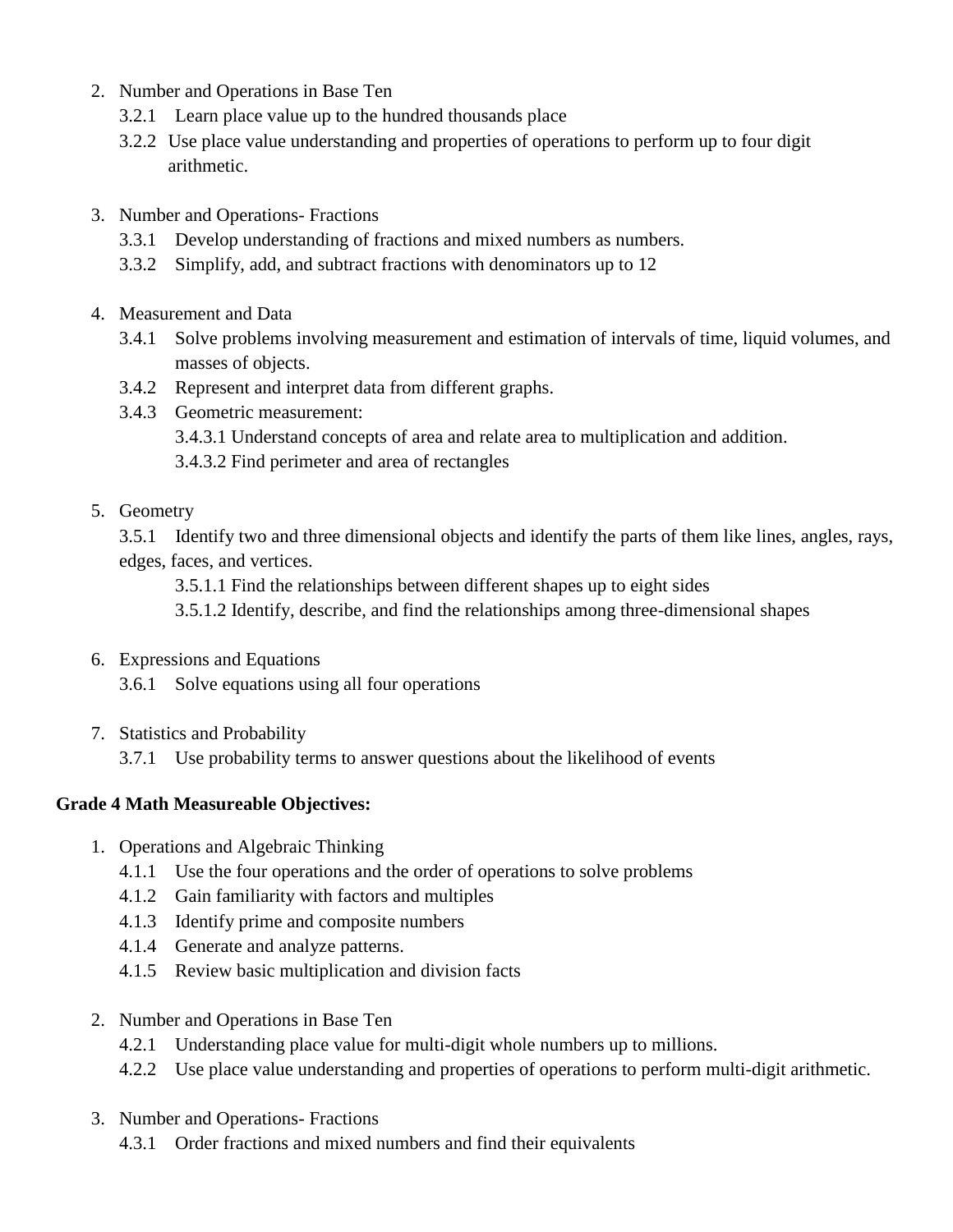- 4.3.2 Add and subtract fractions and mixed numbers with like and unlike denominators
- 4.3.3 Find relationships between fractions and decimals and compare them

### 4. Measurement and Data

- 4.4.1 Solve problems involving measurement and conversion of measurements from a larger unit to a smaller unit.
- 4.4.2 Represent and interpret data.
- 4.4.3 Geometric measurement of understanding concepts of angle and measure angles.

### 5. Geometry

- 4.5.1 Draw and identify lines and angles, and classify shapes by properties of their lines and angles.
- 4.5.2 Three dimensional figures
	- 4.5.2.1 Build a basic understanding of volume of a rectangle
	- 4.5.2.2 Find the area of irregular figures
- 6. The Number System
	- 4.6.1 Compare and order numbers and solve basic inequalities
- 7. Statistics and Probability
	- 4.7.1 Solve problems using mean, median, and mode
	- 4.7.2 Represent and interpret data from a variety of graphs

#### **Grade 5 Math Measureable Objectives:**

- 1. Operations and Algebraic Thinking
	- 5.1.1 Write and interpret numerical expressions.
	- 5.1.2 Write and solve simple one step equations.
- 2. Number and Operations in Base Ten
	- 5.2.1 Understand the place value system up through the billions.
	- 5.2.2 Perform operations with multi-digit whole numbers and with decimals to hundredths.
- 3. Number and Operations- Fractions
	- 5.3.1 Use equivalent fractions as a strategy to add and subtract fractions.
	- 5.3.2 Apply and extend previous understandings of multiplication and division to multiply and divide fractions.
	- 5.3.3 Simplify Fractions
	- 5.3.4 Rename and Regroup Fractions
- 4. Measurement and Data
	- 5.4.1 Represent and interpret data in a variety of graphs.
	- 5.4.2 Geometric measurement:

5.4.2.1 Students will understand how to find the area and angle measures of a variety of shapes

5.4.3 Measurement: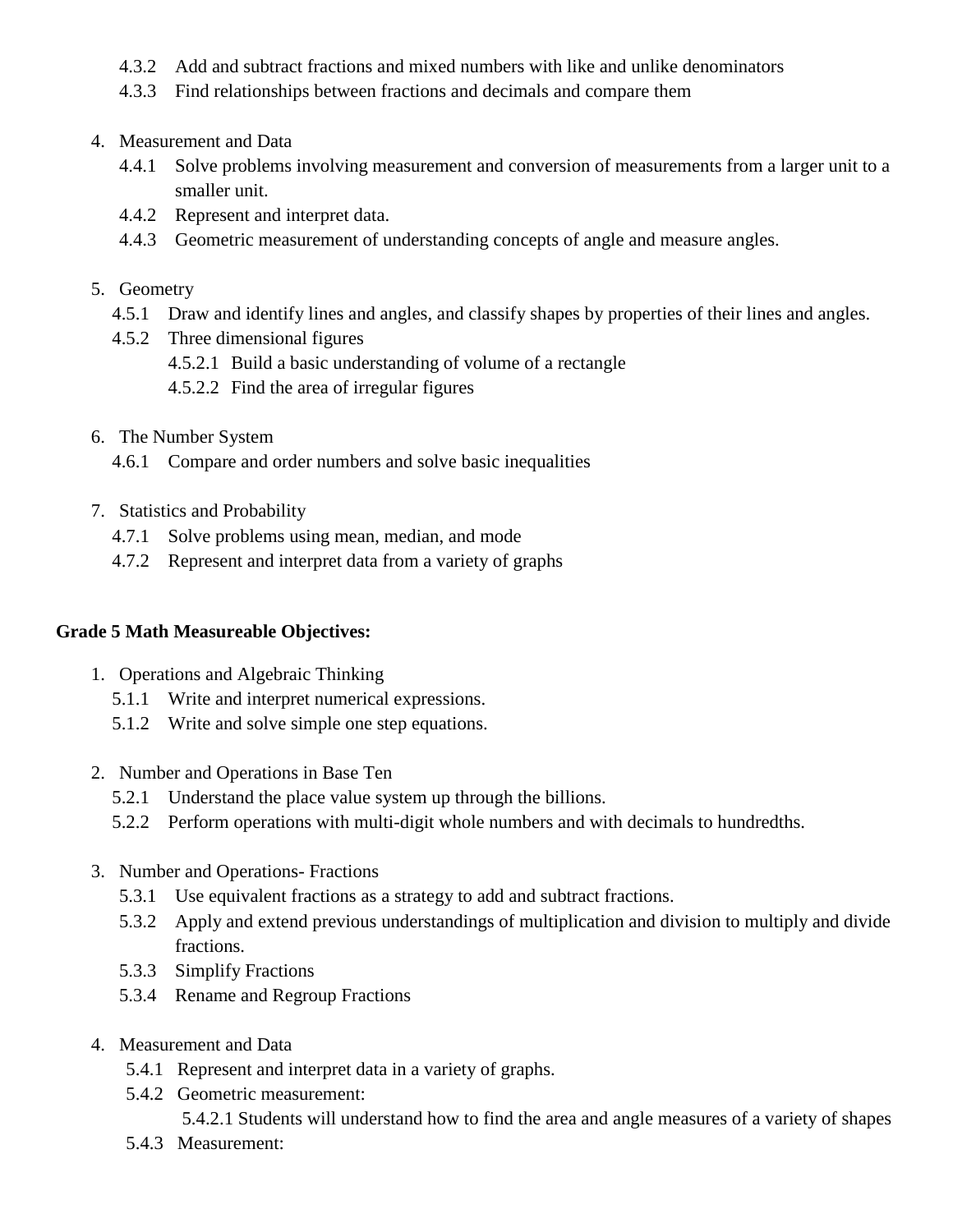5.4.3.1 Students will measure with rulers up to the nearest 16th of an inch.

5.4.3.2 Students will be able to measure with time.

5. Geometry

5.5.1 Classify two-dimensional figures into categories based on their properties.

- 6. Ratios and Proportional Relationships
	- 6.5.1 Students will learn how to identify simple percents.
	- 6.5.2 Students will understand simple unit rates.
- 7. The Number System
	- 7.5.1 The students will grow their understanding of the number system by:
		- 7.5.1.1 Through being introduced to number theories
		- 7.5.1.2 Through the ordering of fractions and decimals
- 8. Expressions and Equations
	- 8.5.1 The students will master writing expressions
	- 8.5.2 The students will use inverse operations and the order of operations to solve and simplify simple equations
	- 8.5.3 The students will master the understanding and use of inequality signs
- 9. Statistics and Probability
	- 9.5.1 Students will able to identify the mean, median, and mode in a data set.
	- 9.5.2 Students will be able to identify and create a variety of graphs and including histograms, picto, bar, and circle graphs.
	- 9.5.3 Students will solve intermediate level probability, combination, and arrangement problems.

# **Grade 6 Math Measureable Objectives:**

- 1. Ratios and Proportional Relationships
	- 6.1.1 Students will understand ratio and rate concepts and will use ratio reasoning to solve problems.
	- 6.1.2 Students will understand proportion and scale factor, and how to solve a variety of proportion and scale factor problems including indirect measurement problems
	- 6.1.3 Students will understand what changing dimensions do to the area and perimeter of shapes.
- 2. The Number System
	- 6.2.1 Students will be able to order integers, decimals, and fractions
	- 6.2.2 Students will be able to compute fluently with multi-digit numbers and find common factors, prime factors, and multiples.
	- 6.2.3 Apply and extend previous understandings of numbers to the system of rational numbers.
- 3. Expressions and Equations
	- 6.3.1 Students will apply and extend previous understandings of arithmetic to algebraic expressions.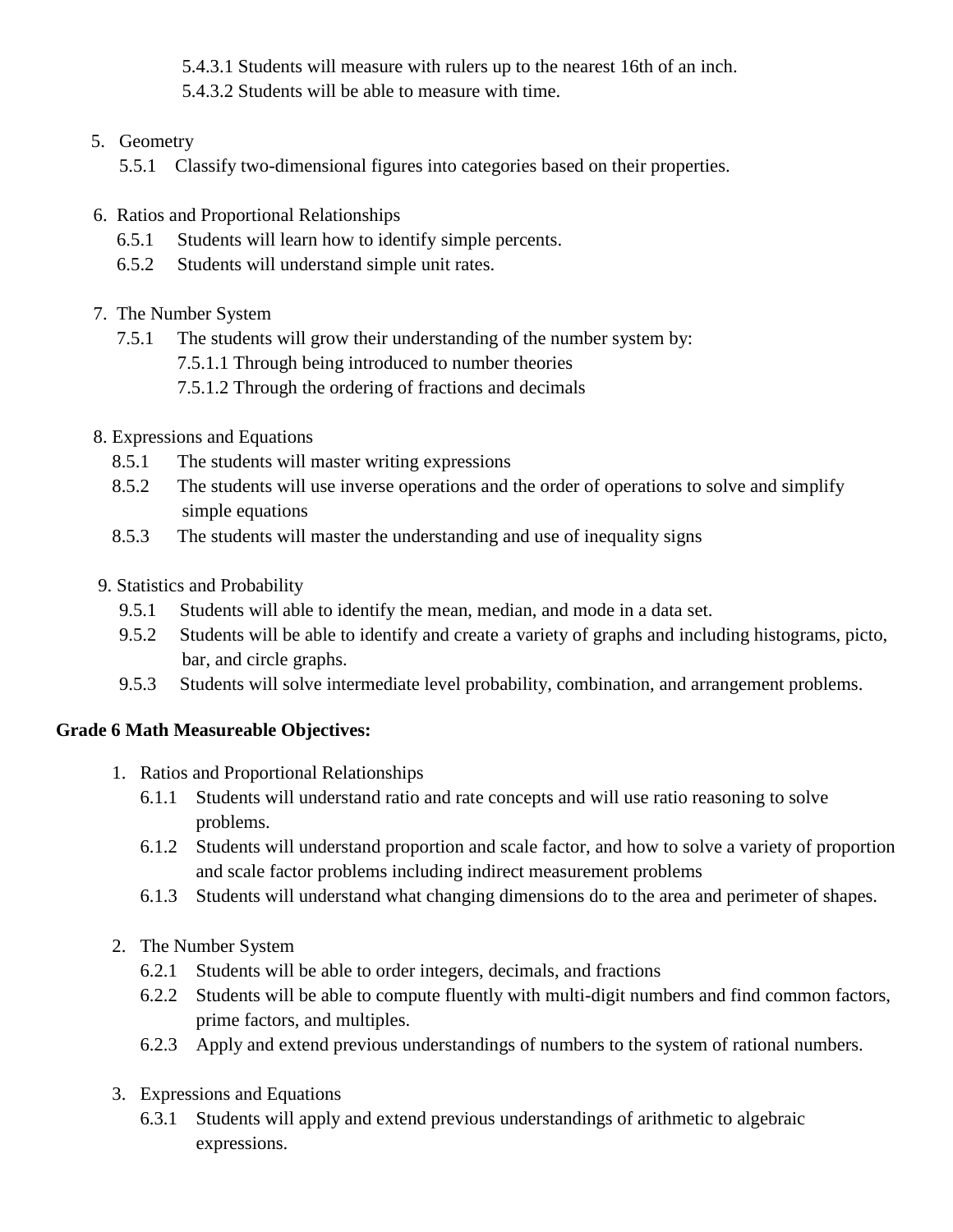- 6.3.2 Students will be able to use the order of operations and inverse operations to simplify and solve equations including those containing:
	- 6.3.1 Decimals
	- 6.3.2 Fractions
	- 6.3.3 Eponents
- 6.3.3 Students will represent and analyze quantitative relationships between dependent and independent variables.
- 6.3.4 Students will solve one and two step inequalities

## 4. Geometry

- 6.4.1 Students will master the names of types of angles and simple geometric terms
- 6.4.2 Students will master the classification of a variety of polygons by their sides and angles
- 6.4.3 Students will identify similar and congruent figures
- 6.4.4 Students will understand how to create and identify different shape transformations
- 5. Statistics and Probability
	- 6.5.1 Students will solve a variety of probability problems including:
		- 6.5.1.1 Experimental probability
		- 6.5.1.2 Theoretical probability
		- 6.5.1.3 Compound events
		- 6.5.1.4 Dependent events
	- 6.5.2 Students will be able to identify the mean, median, mode, and range in a data set
	- 6.5.3 Students will be able to develop and identify a variety data displays and graphs including: 6.5.3.1 Coordinate grids 6.5.3.2 Data displays

## 6. Operations and Algebraic Thinking 6.6.1 Students will identify perfect squares up through 15 squared

- 7. Numbers And Operations In Base Ten
	- 6.7.1 Students will master real and estimate long division and multiplication
	- 6.7.2 Students will take their multiplication and division to develop a solid understanding of how to divide and multiply with decimals.
- 8. Measurement and Data
	- 6.8.1 Understand how to work with a variety of measurements:
		- 6.8.1.1 Customary and Metric
		- 6.8.1.2 Areas of regular and irregular 2D shapes
		- 6.8.1.3 Angle Measurement
		- 6.8.1.4 Surface Area
		- 6.8.1.5 Volume of 3D shapes
	- 6.8.2 Students will know how to convert between customary and metric measurements.
	- 6.8.3 Students will master the creation and analyzation of the parts of the graph.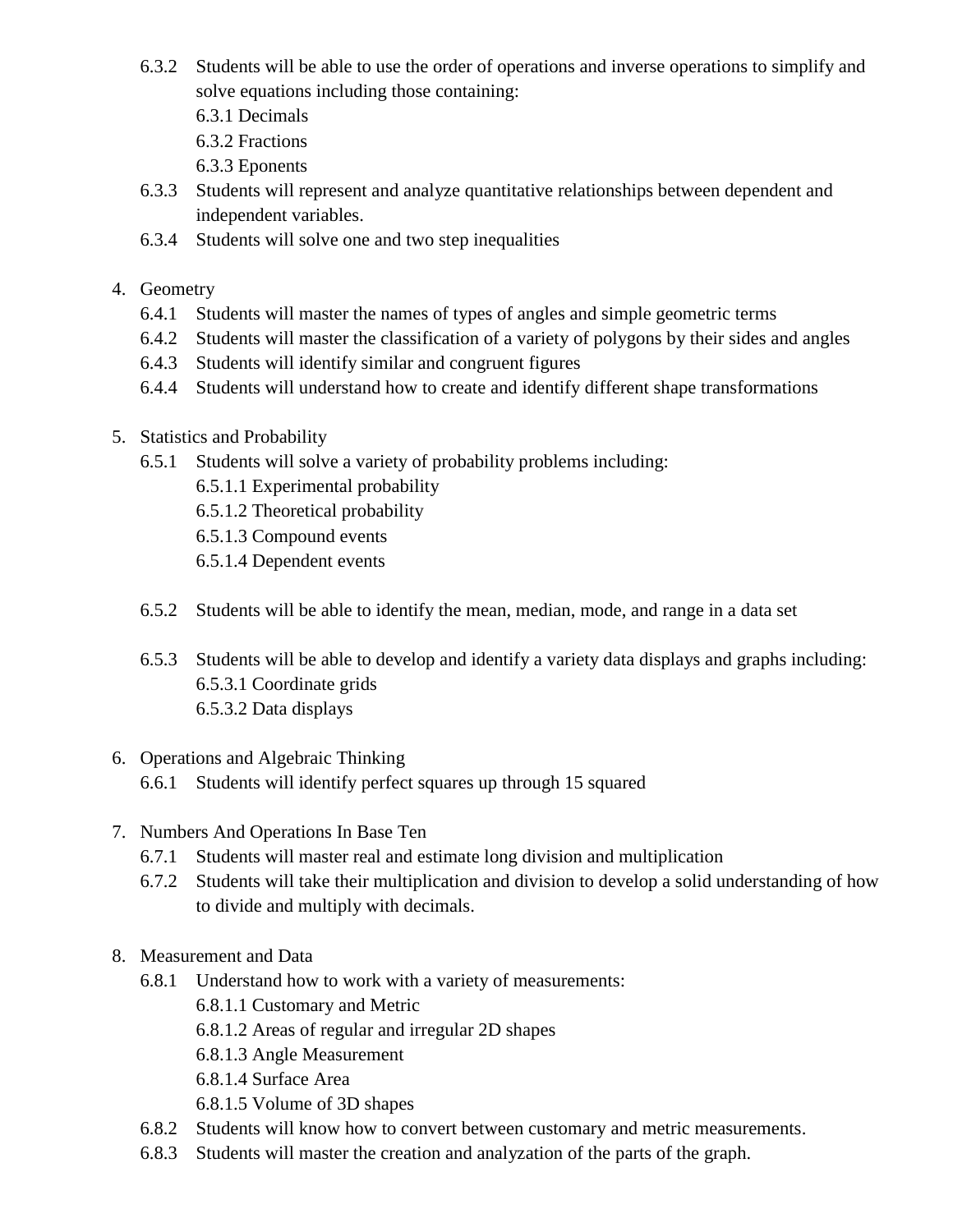- 9. Numbers and Operations-Fractions
	- 6.9.1 Students will master using a variety of operations with fractions including:
		- 6.9.1.1 Renaming Fractions
		- 6.9.1.2 Regrouping Fractions
		- 6.9.1.3 Simplifying Fractions
	- 6.9.2 Students will be able to convert fractions to decimals, decimals to percents, and vice versa

## **Grade 7 Math Measureable Objectives:**

- 1. Ratios and Proportional Relationships
	- 7.1.1 Analyze proportional relationships and use them to solve real-world and mathematical problems.
	- 7.1.2 Convert decimals, fractions, and percents interchangeably.
- 2. The Number System
	- 7.2.1 Apply and extend previous understandings of operations with fractions to add, subtract, multiply, and divide rational numbers.
	- 7.2.2 Use prime factorization to determine greatest common factor and least common multiple.
	- 7.2.3 Compare and order rational numbers from least to greatest.
- 3. Expressions and Equations
	- 7.3.1 Use properties of operations to generate equivalent and simplify algebraic expressions.
	- 7.3.2 Solve real-life and mathematical problems using numerical and algebraic expressions to solve two-step and multi-step equations.
	- 7.3.3 Solve equations containing integers, fractions, decimals, and exponents.
	- 7.3.4 Solve simple and multi-step inequality problems by using mathematical operations.

## 4. Geometry

- 7.4.1 Draw, construct, describe, and analyze geometric figures and describe the relationships between them.
- 7.4.2 Solve real-life and mathematical problems involving angle measure, area, surface area, and volume.
- 7.4.3 Use formulas to in relationships to geometric shapes.
- 7.4.4 Create and apply transformations.
- 5. Statistics and Probability
	- 7.5.1 Use random sampling to draw inferences about a population.
	- 7.5.2 Draw informal comparative inferences about two populations.
	- 7.5.3 Investigate chance processes and develop, use, and evaluate probability models.
	- 7.5.4 Read, use, and create frequency tables, box-and-whisker plots, stem-and-leaf plots, and line plots.
	- 7.5.5 Use both experimental and theoretical probability to determine outcomes.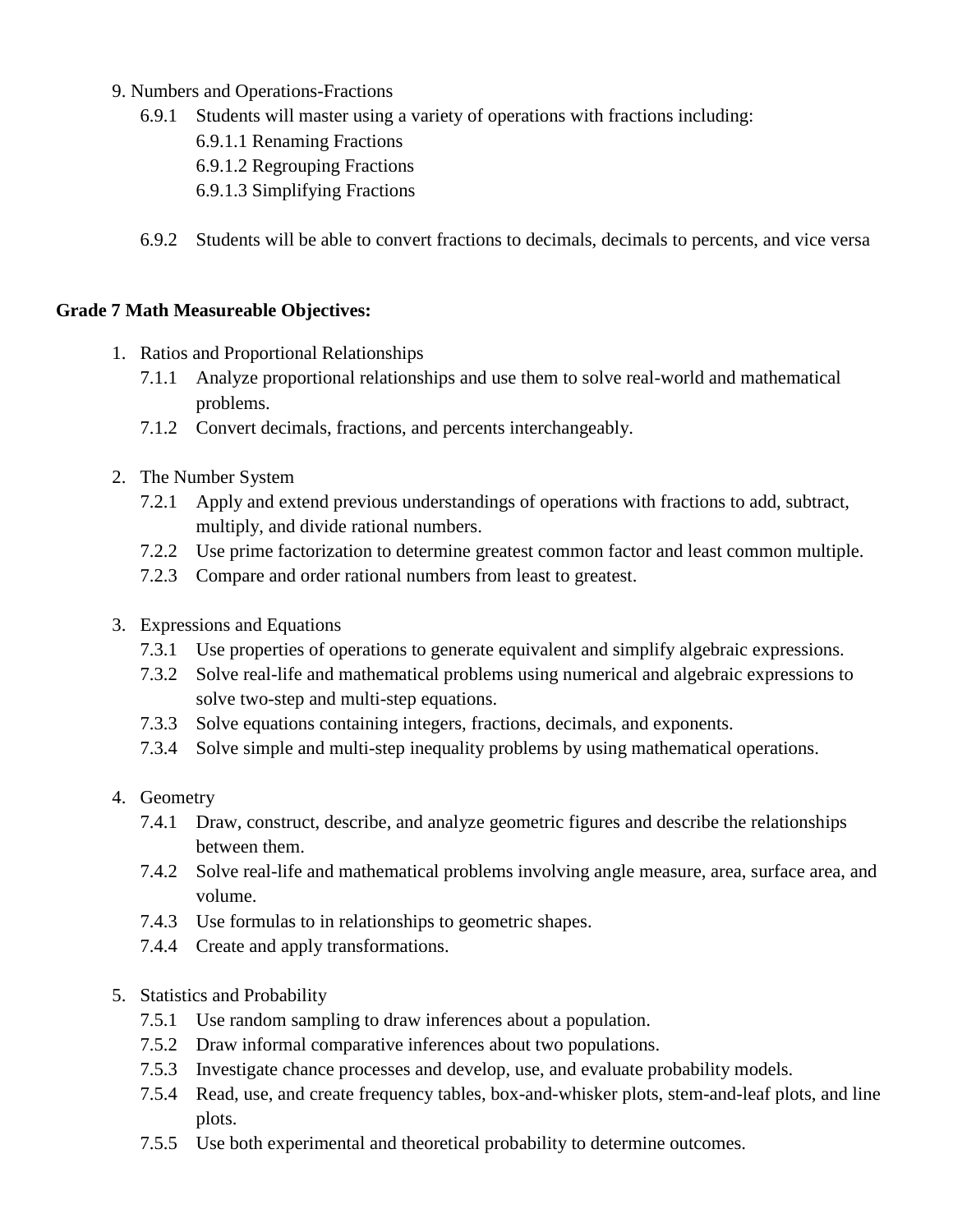- 7.5.6 Determine the sample space and probability in independent and dependent events.
- 7.5.7 Solve problems using combinations.
- 6. Measurement and Data
	- 7.6.1 Use customary and metric measurements and convert them to equivalent measures.
- 7. Functions
	- 7.7.1 Determine the parts of a coordinate plane to interpret and create graphs.
	- 7.7.2 Determine simple functions, create tables, and graph sequences using both linear and nonlinear functions.
	- 7.7.3 Solve problems with slope, rates of change, and both direct and inverse variation.
	- 7.7.4 Use the slope-intercept form to identify and graph irrational numbers.

### **Grade 8 Math Measureable Objectives:**

- 1. The Number System
	- 8.1.1 Know that there are numbers that are not rational, and approximate them by rational numbers.
	- 8.1.2 Use prime factorization to determine greatest common factor and least common multiple.
	- 8.1.3 Compare and order rational numbers from least to greatest.
- 2. Expressions and Equations
	- 8.2.1 Work with radicals and integer exponents.
	- 8.2.2 Simplify, evaluate, and write algebraic expressions.
	- 8.2.3 Understand and solve problems and equations relating to exponents, scientific notation, squares, and square roots.
	- 8.2.4 Understand the connections between proportional relationships, lines, and linear equations.
	- 8.2.5 Analyze and solve linear equations and pairs of simultaneous linear equations through multiple means including graphing.
	- 8.2.6 Analyze and solve inequalities through multiple means including graphing
	- 8.2.7 Apply mathematical operations to polynomials and binomials
- 3. Functions
	- 8.3.1 Define, evaluate, and compare functions.
	- 8.3.2 Use functions to model relationships between quantities.
	- 8.3.3 Solve and graph functions (linear, exponential, quadratic, and inverse variation) and equations on a coordinate plane
	- 8.3.4 Solve various sequences including arithmetic, geometric, and other various sequences
	- 8.3.5 Interpret and solve function problems related to graphs
- 4. Geometry
	- 8.4.1 Understand congruence and similarity using two dimensional drawings, physical models, and transparencies to find an unknown
	- 8.4.2 Understand and apply geometric formulas in relationship to geometric shapes including area, volume, surface area.